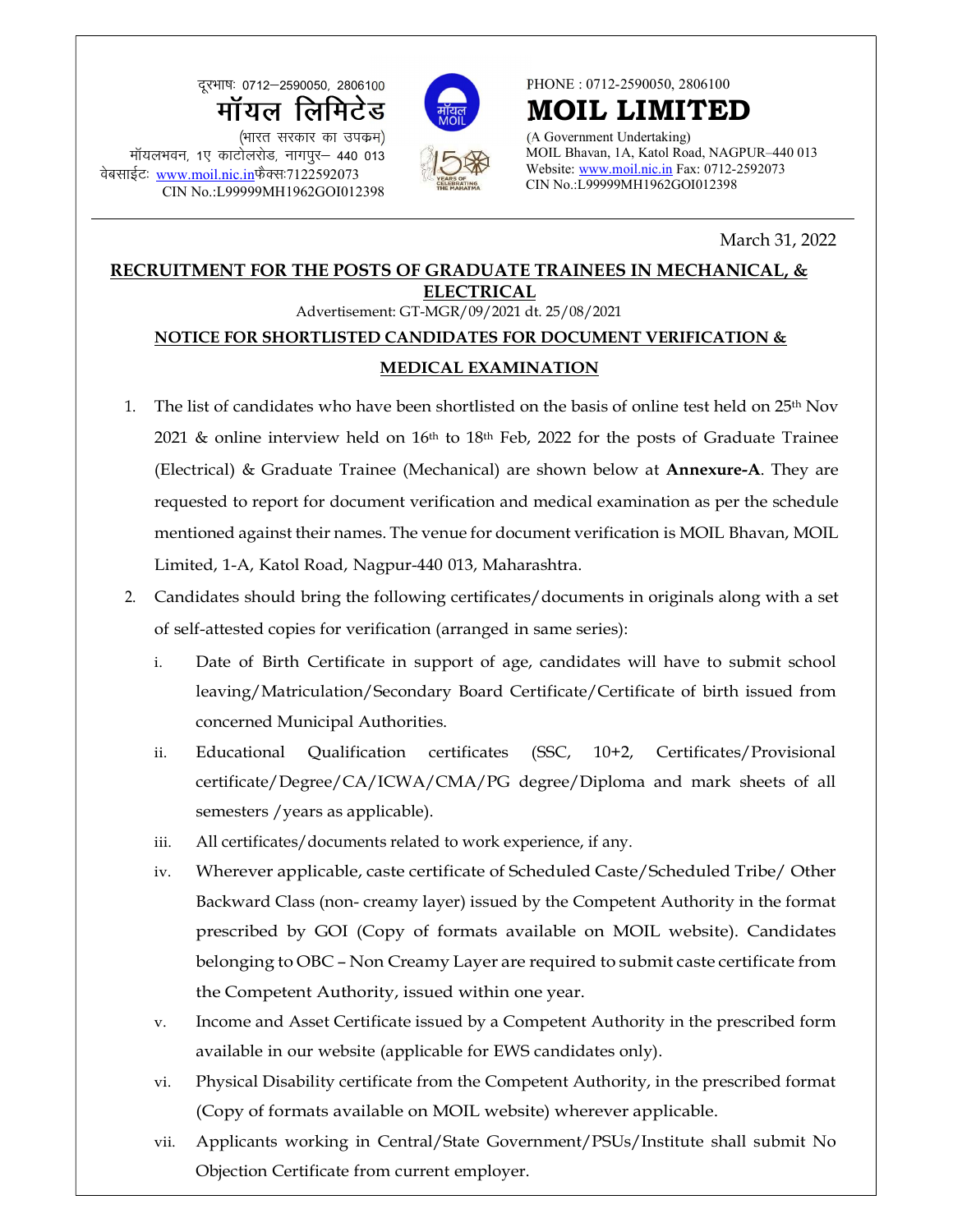vii. Any one of the valid photo ID Card, Passport/Driving License/Electoral Identification card/Aadhaar Card.

Note: In case, if any of the certificates are not in Hindi, English or Marathi a self-certified translation of the same shall also be submitted.

If any candidates do not produce any of the above mentioned documents which are required for determining eligibility for document verification, his/her candidature will not be considered for medical examination.

- 3. In case of any dispute arising about admissibility of any particular qualification the decision of Chairman & Managing Director, MOIL Limited shall be final and binding.
- 4. After completion of document verification, if found eligible, they will be subjected to medical examination. Therefore, candidates are advised to come prepared for the medical examination.
- 5. It may be noted that merely calling a candidate for document verification does not entitle him/her in any way for an appointment in the Company.
- 6. No TA/DA will be provided to the candidates for appearing document verification and medical examination.
- 7. In view of the Covid-19 pandemic, all the candidates are required to strictly follow the below mentioned guidelines while attending the document verification at the venue:
	- i. Wearing of mask all the time.
	- ii. Candidates should bring own transparent water bottle and hand sanitizer.
	- iii. Candidates should not share any personal belongings with any other candidates.
	- iv. Always maintain social distancing from each other.
	- v. At the time of entry, body temperature will be checked by the Security Staff.
- 8. Please visit MOIL's website & your individual registered e-mails regularly for any updates/notifications.
- 9. For any queries, candidates can write to MOIL at recruit@moil.nic.in.

 Chief Manager (Pers.) MOIL Ltd, Nagpur

Adding Strength to Steel!